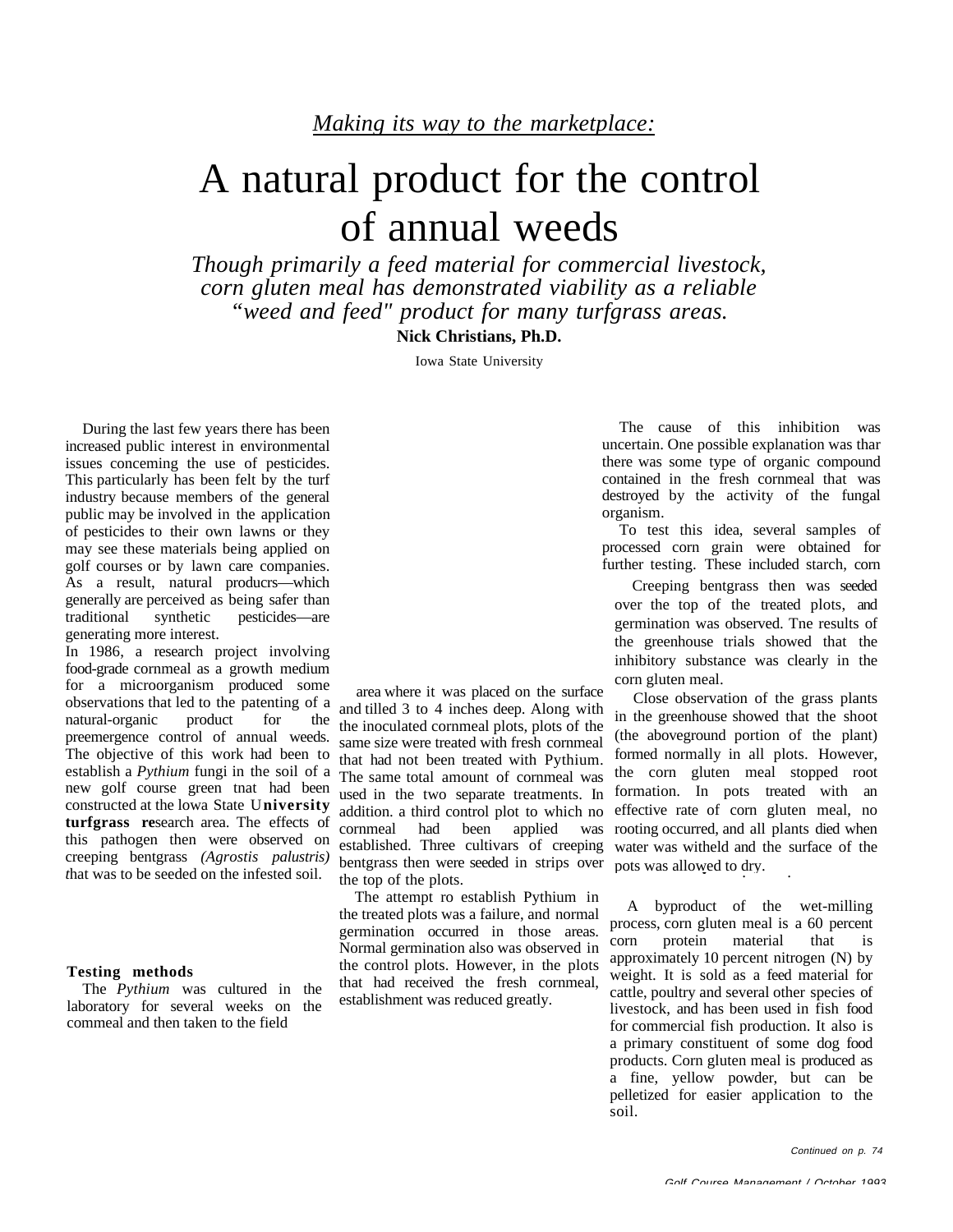## **NATURAL** *from p. 72*

### **Effects on other species**

The next step in the research was to screen the effects of corn gluten meal on a series of other species. It was found that there were some differences in sensitivity, but that the material was effective in stopping or inhibiting root formation at the time of germination in a wide variety of both monocotyledonous (grasses) and dicotyledonous (broadleaf) species, including crabgrass (Digitaria *spp.).*

Corn gluten meal then was screened on mature Kentucky bluegrass (Poa pratensis) to determine whether it had any detrimental effects on grasses once they were fully established. It was found that not only did the material not damage the mature grass, but that it made an excellent natural-organic fertilizer.

Later work conducted over a series of years in the field repeatedly has shown that corn gluten meal is comparable to the best commercially available natural fertilizers. (Data comparing corn gluten meal to other fertilizer materials have appeared in the annual lowa Turfgrass Research Reports since 1989. It appears in these reports under the coded name ISU Experimental.")

 The observation that corn gluten meal can inhibit the establishment of germinating weeds and at the same time serve as a fertilizer for mature grasses led to the suggestion that the material could be used as a natural

"weed and feed' product for lawns and other turf areas, as well as for garden and other crop production systems where weeds are a problem. Field trials demonstrated that this was possible and a patent was applied for on the concept in 1989. Patent 5,030,268, titled *Preemergence Weed Control Using Corn Gluten Meal,* was issued in 1991.

Continuing field work has shown that rates of corn gluten meal in the range of 20 Ibs./1,000 sq. ft. will reduce crabgrass infestation in Kentucky bluegrass turf by 50 to 60 percent in the first year. As rates are increased, almost total control can be achieved. However, timing is important because microbial activity is known to destroy the activity of the active component. Therefore, it is recommended that the application be made close to the time of weed germination. Moisture is necessary to activate the material, but will benefit from the nitrogen in the corn extended wet periods can reduce its effectiveness, as is the case with synthetic preemergence herbicides.

#### **Application rates and recommendations**

gluten meal be applied at 20 lbs. product/1,000 sq. ft. At 10 percent N by weight, this is an N application rate of 2 lbs, N/1.000 sq. ft. This will reduce significantly germinating weeds in the first year and with time should bring this type of weed problem under control.

Figure 4 shows the second year's data from a field trial on the control of crabgrass in Kentucky bluegrass turf. The provide a natural substitute for those who repeat applications in 1992 were made to the same plots. Though the high rates of preemergence weed control. application in this study were far beyond what would be used in the turf industry, they were included to look for any possible detrimental effects to the Kentucky bluegrass turf from overapplication.

No damage was observed during the two years. Of greatest interest is the 2 lbs. N/1.000 sq. ft. rate (20 Ibs. product/1,000sq. ft.). Crabgrass was reduced by 60 percent in 1991 and by 85 percent in 1992 at that application rate.

It should be mentioned that the material provides no postemergence control of weeds. Any weed that has germinated and formed a root will not be controlled by corn gluten meal. In addition, as is the case with any weed and feed material, the weeds that do gemainate gluten meal.

Current recommendations are that corn termination period, affected plants may The mechanism of weed control centers on the growth regulating inhibition of root formation at the time of germination. It has been observed in both the greenhouse and the field that if the soil surface remains wet during the recover and resume rooting. A short drying period is needed for the death of weed seedlings during the critical time when no root system has formed.

> As is the case with other natural substitutes for synthetic pesticides on the market, corn gluten meal will not provide as complete control as synthetics and is likely to cost more. However, it does choose not to use synthetic herbicides for

#### **Other research efforts**

In 1989, another major project was initiated to find the chemical structure of the active component responsible for the inhibition of root systems. Doctoral candidate Dianna Liu has been working for three years